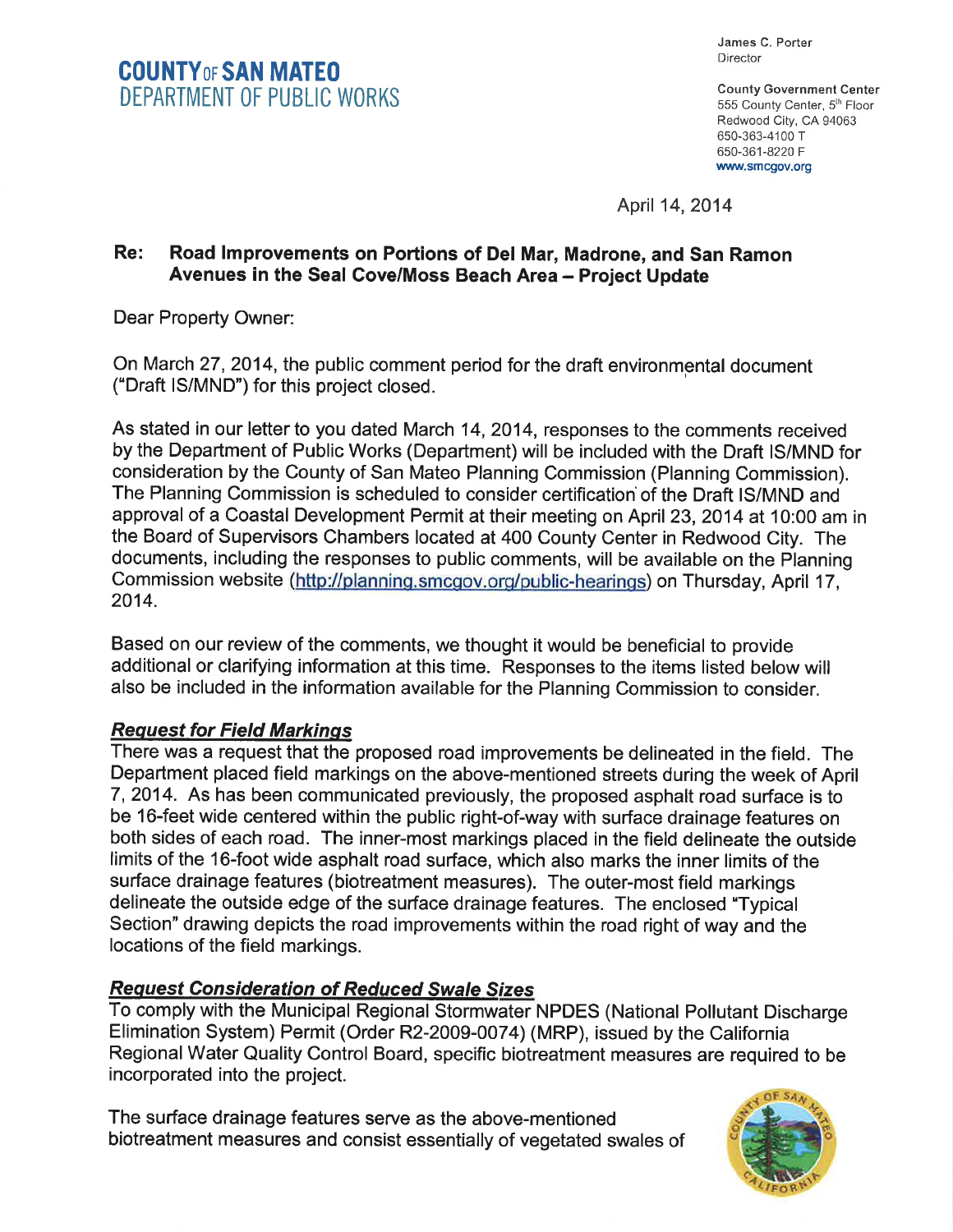# Re: Road lmprovements on Portions of Del Mar, Madrone, and San Ramon Avenues in the Seal Cove/Moss Beach Area - Project Update

April 14, 2014

Page 2

widths varying from 3.5 to 5.6 feet with depths ranging from 0.35 to 0.6 feet along the outside edges of the roadway. A series of rock check dams are to be constructed across the swales in specific locations to retain the stormwater runoff and help facilitate stormwater treatment and infiltration. The widths and depths of the swales have been designed to meet the required stormwater treatment volumes for compliance with **Provision C.3 Requirements of the MRP.** As stated in our letter dated March 14, 2014, additional stormwater measures will be constructed at an alternate location (Carlos Street between Virginia and California Avenues) to comply with the stormwater requirements as accommodating all stormwater measures within the project limits was found to be infeasible due to the need for even wider swales.

# **Request for Traffic Calming Measures and Signage**

(1) Traffic Calminq Measures: Traffic calming measures such as speed humps and stop signs are only installed if a traffic analysis performed by the Department indicates the road or intersection meets certain criteria. Such analysis cannot be conducted until the roads have been constructed; therefore, traffic calming measures cannot be considered for this project at this time.

Once the project has been completed and upon majority resident request, a traffic analysis of the streets by the Department can be conducted. However, in order to allow traffic to settle into more consistent traffic patterns, such an analysis would not be conducted for a minimum of three months after the completion of the project.

# Speed Humps:

The County has a Residential Speed Control Device Program, which requires the following:

- a) The  $85<sup>th</sup>$  percentile speed on a street is at least 32 MPH. The  $85<sup>th</sup>$  percentile speed is the speed at and below which 85 percent of all vehicles traveled during traffic count surveys, and is considered the standard for traffic engineering practice.
- b) Applies only to residential streets.
- c) Cannot be placed on a curve or a steep slope.
- d) Approved by emergency services and a majority of the residents.

Additional information regarding the County's Residential Speed Control Device Program requirements and process can be found on the Department's website under the "Information For Residents" tab at: http://publicworks.smcgov.org/.

# Stop Signs:

The Department must perform a traffic analysis to determine if specific intersections meet required criteria before stop signs can be considered. An analysis regarding stop signs could be conducted after the project is completed and sufficient time has elapsed for traffic patterns to be established. Meanwhile, right of way rules still apply at uncontrolled intersections.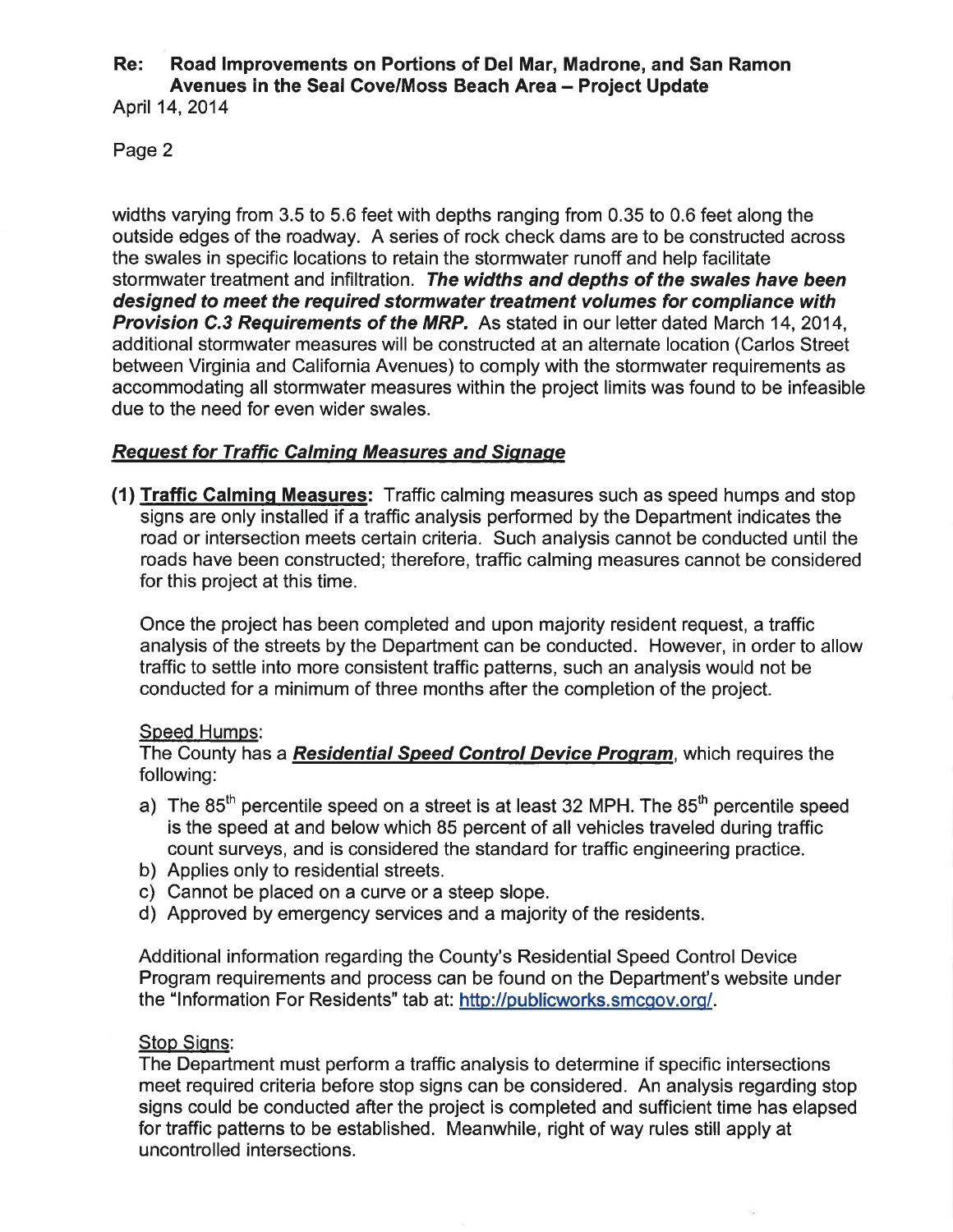#### Re: Road lmprovements on Portions of Del Mar, Madrone, and San Ramon Avenues in the Seal Cove/Moss Beach Area - Project Update April 14, 2014

Page 3

- (2) No Parking Signs: This will be evaluated upon completion of the Project, but "No Parking Signs" will not be installed as part of the project. Parking restrictions are generally initiated or requested by property owners. Upon receipt of such a request, including a description of the specific problem, the Department's Traffic Section would evaluate the issue. After the roads have been constructed the Department will monitor the biotreatment measures for maintenance issues that may arise as a result of parking. lf a no parking remedy is determined to be appropriate, the Department must make a formal recommendation to the Board of Supervisors for consideration and approval before parking restrictions can be implemented.
- (3) Signage to Points of Interest: The Department may permit installation of these types of signs through an encroachment permit process. The request must come from the entity that is managing the specific resource to be signed. Such signs belong to the entity which was permitted to install the signs. The Department has no responsibility relating to the installation or maintenance of Points of lnterest type signs.

lf you have any questions, please contact Eric Chen, Wency Ng, or Gil Tourel of my staff at (650) 363-4100. They can also be reached via email at:

> echen@smcqov.orq wng@smcgov.org gtourel@smcgov.org

> > Very truly yours,

James C. Porter Director of Public Works

JCP:AMS:GT:WN:EPC [County Project No. P23G1] f:\users\design\ldd\e4903000\docs\property owners (0 04 18a 24 25\\O4b - seal cove po project update ltr 2.docx

Encl: "Typical Section" drawing

cc: Supervisor Don Horsley Lisa Ketcham, Chair, MidCoast Community Council P.O. Box 248, Moss Beach, CA 94038 Jim Eggemeyer, Director, Department of Planning and Building